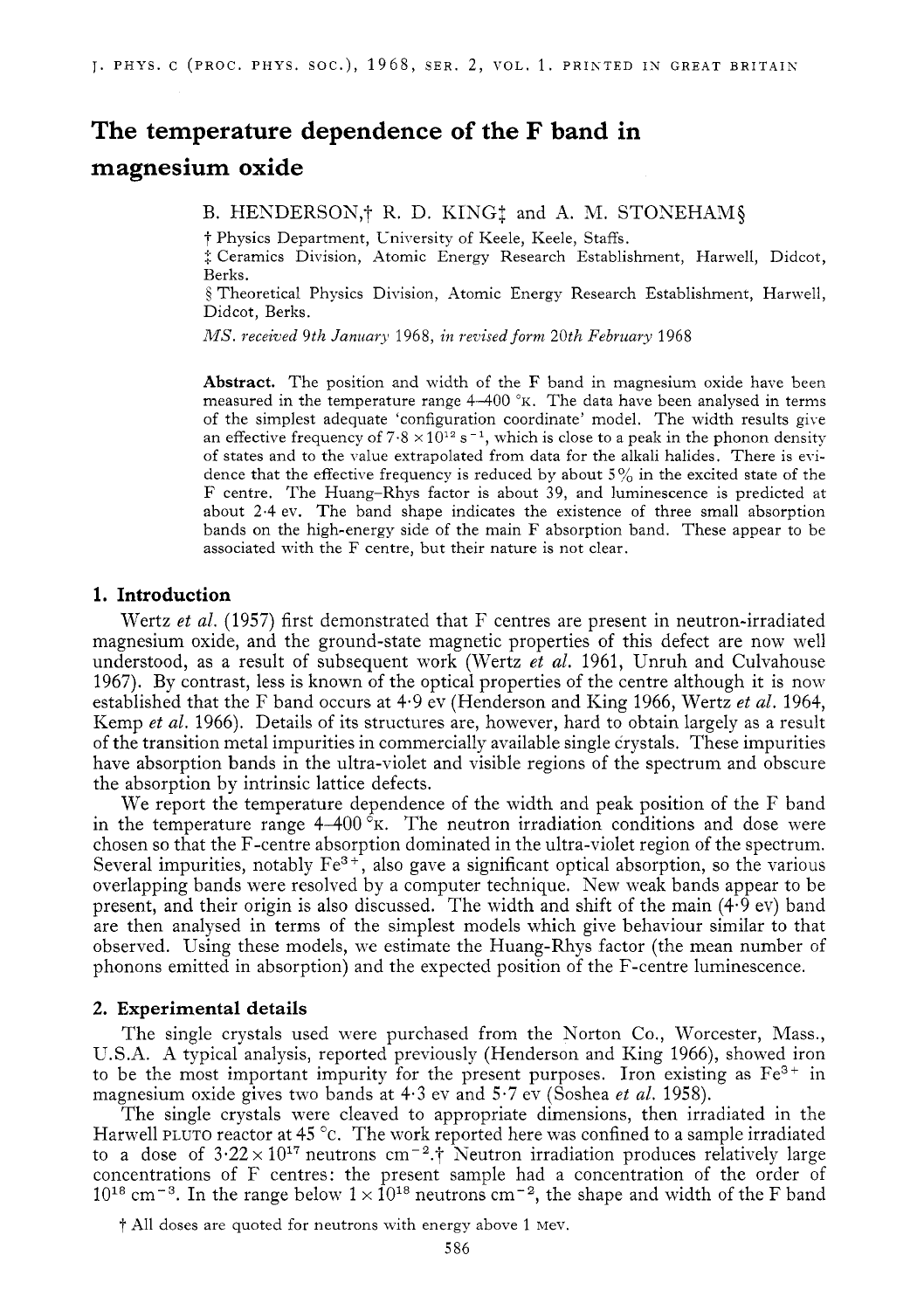are essentially independent of the fast-neutron dose. At higher doses other bands are observed overlapping the F band (Henderson and King 1966). These bands may be related to the defect clusters detected earlier using paramagnetic resonance (Henderson 1966, Wertz *et al.* 1961). The F-centre concentration was, however, sufficiently high for the F band to dominate in the ultra-violet region of the spectrum.

After irradiation the sample was polished in hot  $(130 \degree c)$  orthophosphoric acid, diluted in the ratio 1 : *5,* to remove undesirable surface features and to obtain a suitable thickness for optical absorption measurements. These measurements were made with a Cary 14 spectrophotometer operating in the range 1860-25 000 **6** and recording absorbances up to 5 by using neutral density filters. No automatic digital output was available, so absorbance values were read at 10  $\AA$  intervals directly from the chart recording during a very slow scan. The measurements were made at thirteen temperatures in the range  $4-400^\circ$ K with a metal cryostat having quartz windows.

## **3. Analysis of the absorption spectrum**

The observed absorption spectrum consisted of several overlapping bands. The data analysis was made in two stages: an approximate resolution using a curve resolver, and an accurate resolution of the component bands by computer methods.

In the approximate resolution the known spectral characteristics of impurity bands were used, assuming that they all had a Gaussian shape. These bands were the 4.3 ev and *5.7* ev bands due to Fe3+ (Soshea *et al.* 1958) and the 6-8 ev band (Johnson 1954). It proved necessary to include three additional weak bands in the range  $5.3-5.9$  ev. Two of these bands show up as slight inflections on the side of the F band; all three are needed to account for the rise in absorption on the high-energy side of the F band. We shall discuss the evidence for the existence of these bands and their possible origin later.

The approximate resolution gave estimates of the position, intensity and half-width of the component bands. These data were used as the computer input for accurate resolution of the spectra. The programme used was  $(M\phi RC\phi S)$ , developed and tested by Biggers *et al.* (1966). It uses an iterative non-linear procedure to minimize the sums of the squares of the differences between the experimental data and the data calculated from a trial resolution of the spectrum.

The resolved spectrum at  $4^\circ$ K is shown in figure 1, and the band parameters from the computer analysis are given in table 1. The error analysis shows that the errors are greatest

#### **Table 1. Band parameters from the computer resolution of the absorption spectrum at 4**  $\mathrm{K}$

| Band          | Peak<br>position (ev) | Half-<br>width (ev) | Oscillator<br>strength |
|---------------|-----------------------|---------------------|------------------------|
| 1 $(Fe^{3+})$ | 4.30                  | 0.730               |                        |
| 2 F band      | 4.95                  | 0.477               | 0.801                  |
| 3             | 5.31                  | 0.23                | $0.15\dagger$          |
| 4             | 5.58                  | 0.305               | 0.081                  |
| $5(Fe^{3})$   | 5.62                  | 0.960               |                        |
| 6             | 5.94                  | 0.73                | $0.24$ †               |

t Calculated relative to the F-centre concentration, which is assumed equal to the concentration of defects responsible for the bands.

 $\ddagger$  See Henderson and King (1966).

on the high-energy side of the F band as expected, and the spectral analysis to be a very good fit to the experimental data. No change in this fit is observed if the F-band peak is allowed to shift by  $\pm 0.005$  ev; for the weaker bands at higher energies a shift of less than  $+0.012$  ev is allowed.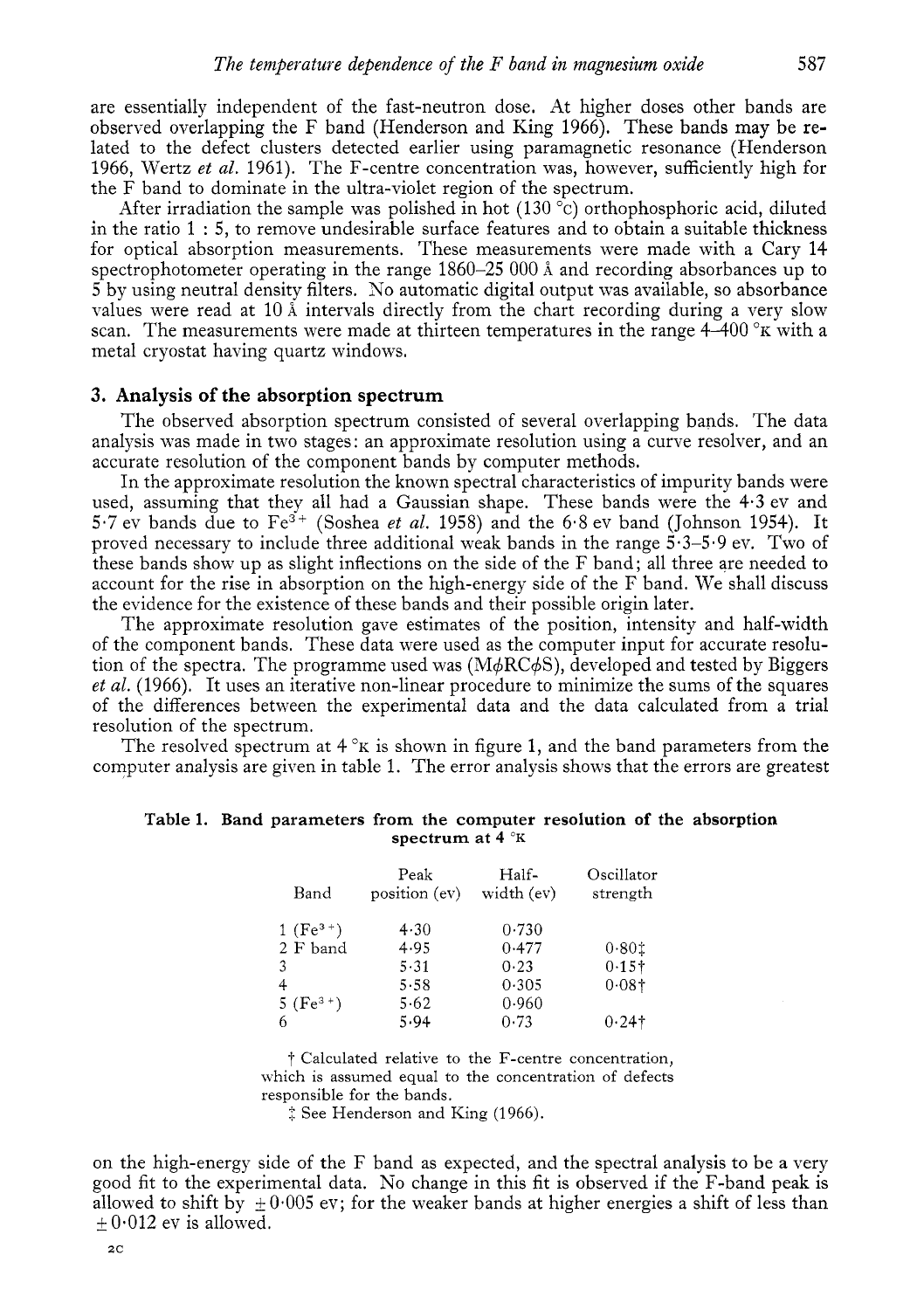The bands at *5.30* ev, 5.58 ev and 5.95 ev are weak and have not been reported before. They do not appear to be a result of the use of Gaussian line shapes for the bands; it is clear that no simple smooth shape would give the inflections in the absorption due to the bands at *5.30* and *5.58* ev. In addition, the analysis seems to require these bands up to the



Figure 1. Showing the ultra-violet absorption at  $4 \times K$  of magnesium oxide single crystals irradiated with fast neutrons to a dose of  $3.22 \times 10^{17}$  neutrons cm<sup>-2</sup>. The band at 4.9 ev is the F band; the weaker bands are obtained from a computer analysis of the absorption shape, after subtracting the absorption due to bands at 6.8 ev, 5.7 ev (Fe<sup>3+</sup>) and  $4.3$  ev (Fe<sup>3+</sup>) as discussed in the text.

highest temperatures, when Gaussians should be good approximations. It seems probable that irradiation bands may be present in the crystals in the range  $6.0-6.8$  ev; these possibilities have not been investigated although it is realized that the presence of such bands will have important consequences upon the analysis above 5.5 ev. Resolution of the F band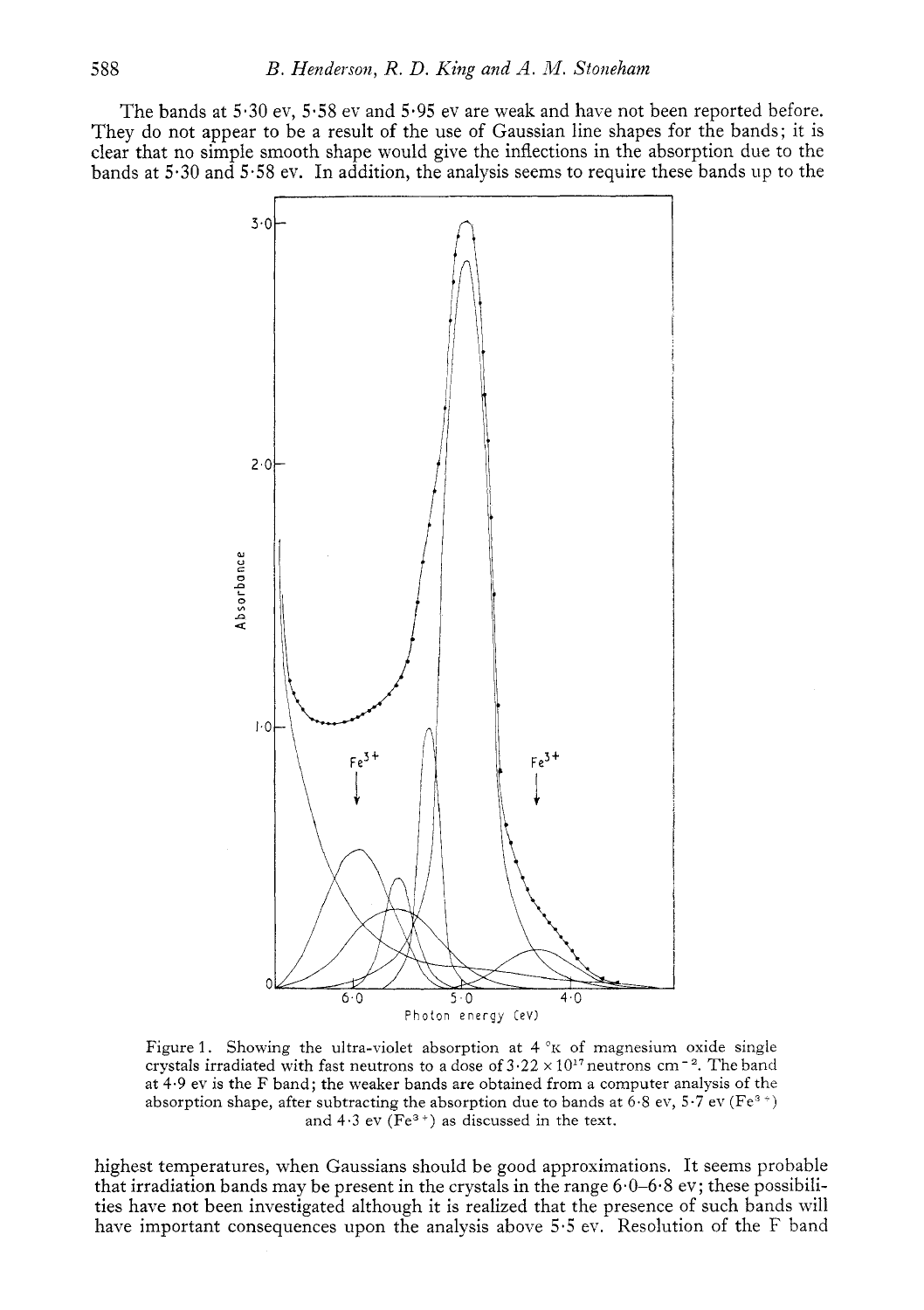should not be materially affected by such bands. The weak bands are absent in unirradiated crystals or in electron- or  $\nu$ -irradiated crystals, so it seems unlikely that they come from impurities. It seems more plausible that they are associated with the F centre, possibly transitions of the F-centre electron to higher excited states. Such transitions are quite well understood in the alkali halides (Lüty 1960, Spinolo and Smith 1965). Another possibility is that the bands are due to F-centre aggregates, or to F centres perturbed by the presence of near-neighbour defects. This would be consistent with the earlier observation of bands at these positions in samples irradiated to high dose (Henderson and King 1966).

### **4. Temperature dependence of the F band**

In this section we describe the temperature dependence of the half-width of the F band,  $H(T)$ , and the position of its peak,  $E(T)$ . The measured values of  $H(T)$  and  $E(T)$  are shown in figure 2. We then interpret these quantities in terms of the simplest model capable



Figure *2.* The half-width of the F band *H(T)* and the position of its peak *E(T)* plotted as a function of the square root of abolute temperature for single crystals of Norton magnesium oxide.

of fitting the data, the so-called configuration coordinate model (for references see Markham 1966). The assumptions are these. First the interaction of the F centre with the lattice can be approximated by the interaction of the F centre by one effective vibrational mode. This does not imply that the mode is a local mode or a resonant mode, nor is it meant to suggest that only a small fraction of the phonon modes in the crystal interact with the colour centre. It does imply that the effects of all modes are *qualitaticely*  well represented by a single mode. In special cases, this approximation is particularly plausible, as in the model of Huang and Rhys (1950) where only longitudinal optic modes interact with the F centre. Secondly, when predicting emission from the F centre we assume that the same mode is still the only one of importance. For the F centre the lattice modes of importance are considered to be those completely symmetric **(A)** at the F centre. In the excited state, modes of lower symmetry  $(T_1, T_2 \text{ or } E)$  may become more important because of the Jahn-Teller effect; these we neglect, although we allow the ground- and excited-state frequencies to differ. These low-symmetry modes probably affect the intensity of the emission band more than its shape. Thirdly, a simple model, like a configuration coordinate model, presumes a simple relation between the *moments* of an absorption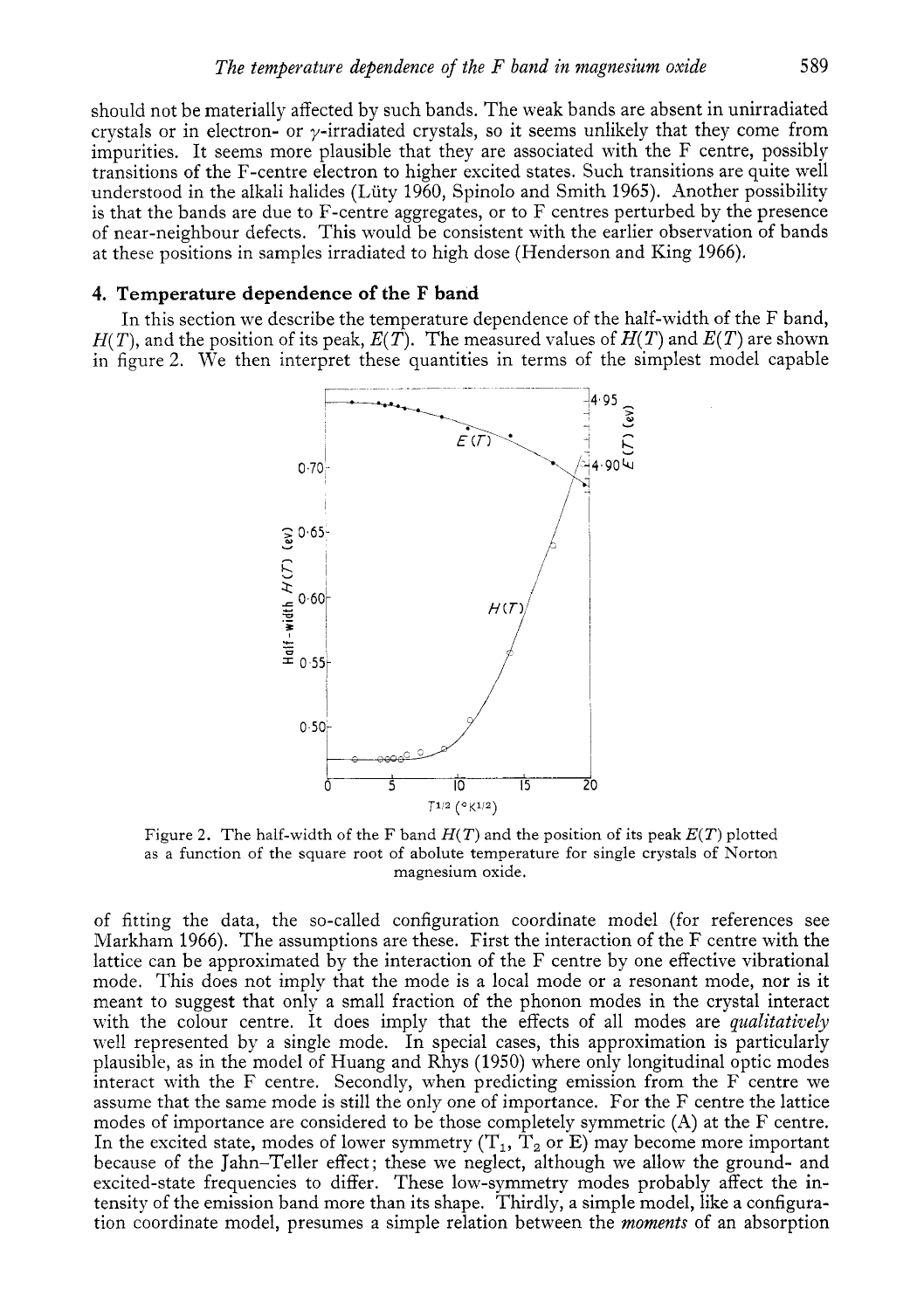line and the features usually measured (area, width, peak position, etc.) ; thus the theoretical predictions are usually based on the *moments.* However, the present experiments have too high a background for moments to be measured with accuracy, and the width and peak position are obtained instead. Thus the present experiments give no information which requires knowledge of the detailed structures of the F band.

Our results give information on the strength of the interaction of the F centre with the 'effective' mode (measured by the Huang-Rhys factor *5')* and the frequency of this mode which may be compared with the phonon density-of-states curves for the perfect magnesium oxide lattice, and with the results of similar work on alkali halides. These results imply which class of phonon modes is most important, and allow comparison of the electronphonon interaction in oxides with those in alkali halides. The data are also used to predict the luminescence of the F centre in magnesium oxide.

#### 4.1. *The width of the F band in magnesium oxide*

temperature dependence of the half-width  $H(T)$  is given by Interactions of the centre with the lattice modes broaden the absorption band. The

$$
H(T)^2 = H(0)^2 \coth \frac{h\bar{\nu}}{2kT}
$$
 (1)

where  $\bar{\nu}$  is the effective frequency. The parameters are deduced from a least-squares fit of the data, giving

$$
H(0) = (0.477 \pm 0.002) \text{ eV}
$$

and

$$
\bar{\nu} = (7.8 \pm 0.1) \times 10^{12}.
$$

The deviations from (1) are all less than the estimated experimental error of  $+0.005$  ev; although a slight improvement is achieved by introducing a second effective frequency (two-mode model) the change is not significant. The error quoted for  $\bar{\nu}$  indicates the changes which can be made in  $\bar{\nu}$  whilst still giving an acceptable fit. It is perhaps worth remarking that the effective frequency is not sensitive to the analysis described in § *3.*  If the ultra-violet spectrum was treated as one single band plus background (instead of four bands plus impurity bands plus background) the effective frequency is only slightly larger, of order  $10 \times 10^{12}$  s<sup>-1</sup>. A very simple comparison of magnesium oxide with the alkali halides can be made from the empirical rule of Podini and Spinolo (1966)<br>  $2\pi\tilde{\nu}(10^{13} \text{ s}^{-1})\beta(10^{12} \text{ barye}^{-1}) \simeq \text{constant}$ 

$$
2\pi \tilde{\nu} (10^{13} \text{ s}^{-1}) \beta (10^{12} \text{ barye}^{-1}) \simeq \text{constant}
$$

in which  $\beta$  is the compressibility. The constant is 10 for the alkali halides; for magnesium oxide it is  $10.8$ .

 $\bar{\nu}$  lies in the acoustic branches of the experimental phonon density of states just below a peak (Peckham 1967). **A** very similar behaviour is found in a number of alkali halides (Hughes *et al.* 1967)) notably lithium fluoride, sodium fluoride, sodium chloride and potassium chloride. The resemblance of lithium fluoride and magnesium oxide is particularly striking (see table 2) and reflects their similar lattice dynamics (Barron *et al.* 1959). Other alkali halides with larger atomic masses (e.g. KBr, KI) tend to have effective frequencies lying within the optic phonon branch.

### **Table 2. Comparison of the optical properties of the MgO and LiF F centres**

|                                     | MgO                  | LiF                   |
|-------------------------------------|----------------------|-----------------------|
| Effective frequency ground state    | $7.8 \times 10^{12}$ | $8.65 \times 10^{12}$ |
| Effective frequency excited state   | $7.4 \times 10^{12}$ |                       |
| Half-width (ev at $0^{\circ}$ K)    | 0.477                | 0.579                 |
| Peak position (ev at $0^{\circ}$ K) | 4.95                 | 5.10                  |
| Huang-Rhys factor $S$               | 39                   | 41                    |
| Zero-phonon transition energy (ev)  | 3.65                 |                       |
| Estimated emission energy (ev)      | 2.4                  |                       |

The LiF data are from Rabin and Reich (1964).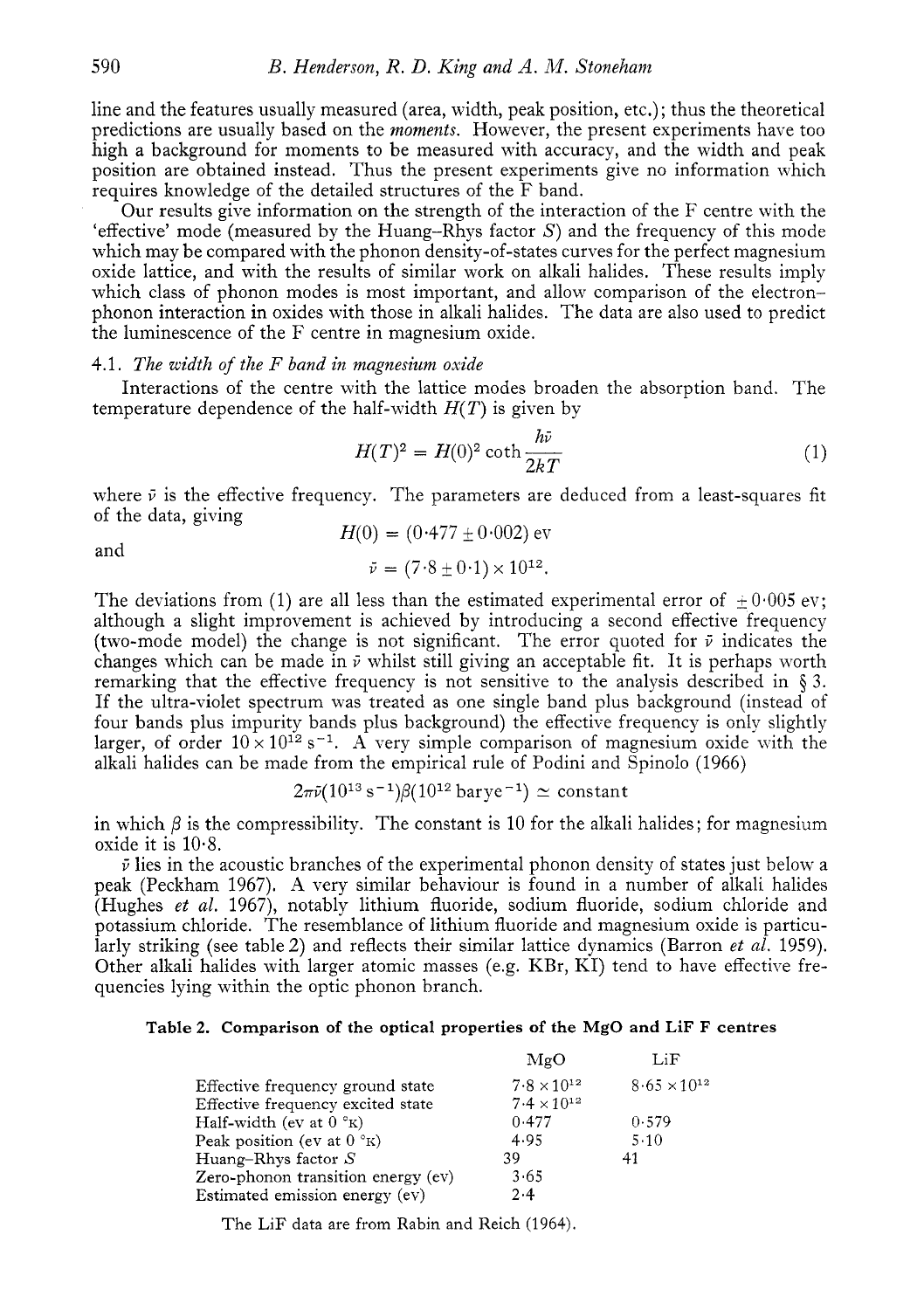There is no evidence that broadening mechanisms other than the electron-phonon are important. We estimate the contributions to  $H(0)$  of strain broadening (Stoneham 1966) and isotope effects (Rabin and Reich 1964) to be of the order of  $1 \times 10^{-3}$  ev and  $0.5 \times 10^{-3}$  ev, respectively. Both are negligible, as the experimental errors are quite typically  $5 \times 10^{-3}$  ev.

We can also calculate the Huang-Rhys factor *S.* This is the mean number of phonons emitted in absorption, and it gives a measure of the interaction of the F centre with the lattice. When only one mode is important, *S* can be found from Markham's (1959) equation : *Heta* interpretently the set of the interportant, S can be  $S = \left(\frac{H(0)}{2 \cdot 36h\bar{v}}\right)^2$ .

$$
S=\bigg\{\frac{H(0)}{2\cdot 36h\bar{v}}\bigg\}^2.
$$

In using this equation, we have ignored differences in effective frequency in the ground and excited states ( $\hat{\zeta}$  4.2) and the possibility of two effective frequencies mentioned above. The value of *S* is not very sensitive to these sophistications, and, in any case, the accuracy of corrections is low. We find

 $S \simeq 39$ .

This value falls within the range of those found for the alkali halides (Hughes *et al.* 1967). As the fractional intensity in the zero-phonon transition at  $0^\circ \text{K}$  is of order  $\exp(-S)$ , it is clear that this line will not be seen in magnesium oxide.

## 4.2. *Peak position* of *the F band*

As the temperature increases the F band shifts to lower energies. Two effects contribute to this: thermal expansion of the lattice and the differences in effective frequency between the ground and excited states of the F centre. The experiments were made at constant pressure, so we write

$$
\left. \frac{\partial E}{\partial T} \right|_{P} = \left. \frac{\partial E(a, T)}{\partial a} \right|_{T} \left. \frac{\partial a}{\partial T} \right|_{P} + \left. \frac{\partial E(a, T)}{\partial T} \right|_{P} . \tag{2}
$$

*n* is taken to be the lattice parameter, although strictly it should be a length parameter involving such factors as lattice relaxation around the defect.

The first term in (2) describes the effect of thermal expansion of the lattice,  $(\partial a/\partial T)_{\rm P}$ . In magnesium oxide the expansion has been measured by Durand (1936). The other factor  $(\partial E/\partial a)_T$  should be found from the shift of the F band under hydrostatic pressure (cf. Jacobs 1954). KO such measurements are available. For a rough estimate we use an Ivey-Mollwo relation for the F band in magnesium oxide, calcium oxide and strontium oxide:

$$
E(a, T)a^n = \text{constant}
$$

from which we obtain the estimate

$$
\left.\frac{\partial E(a, T)}{\partial a}\right|_{T} = -n \frac{E(a, T)}{a(T)}.
$$

The second term in (2) comes from the change in effective frequency in the excited state. At high temperatures, for example (Pryce 1966),

$$
\lim_{T \to \infty} \frac{\partial E(a, T)}{\partial T} \bigg|_P = f k
$$

where *K* is Boltzmann's constant and *f* the fractional change in force constant, or (assuming no change in effective mass)

$$
f = \left(\frac{\bar{\nu}_{\text{exc}}}{\bar{\nu}}\right)^2 - 1.
$$

At lower temperatures  $(\partial E(a, T)/\partial T)_P$  has a coth( $h\bar{\nu}/2kT$ ) temperature dependence.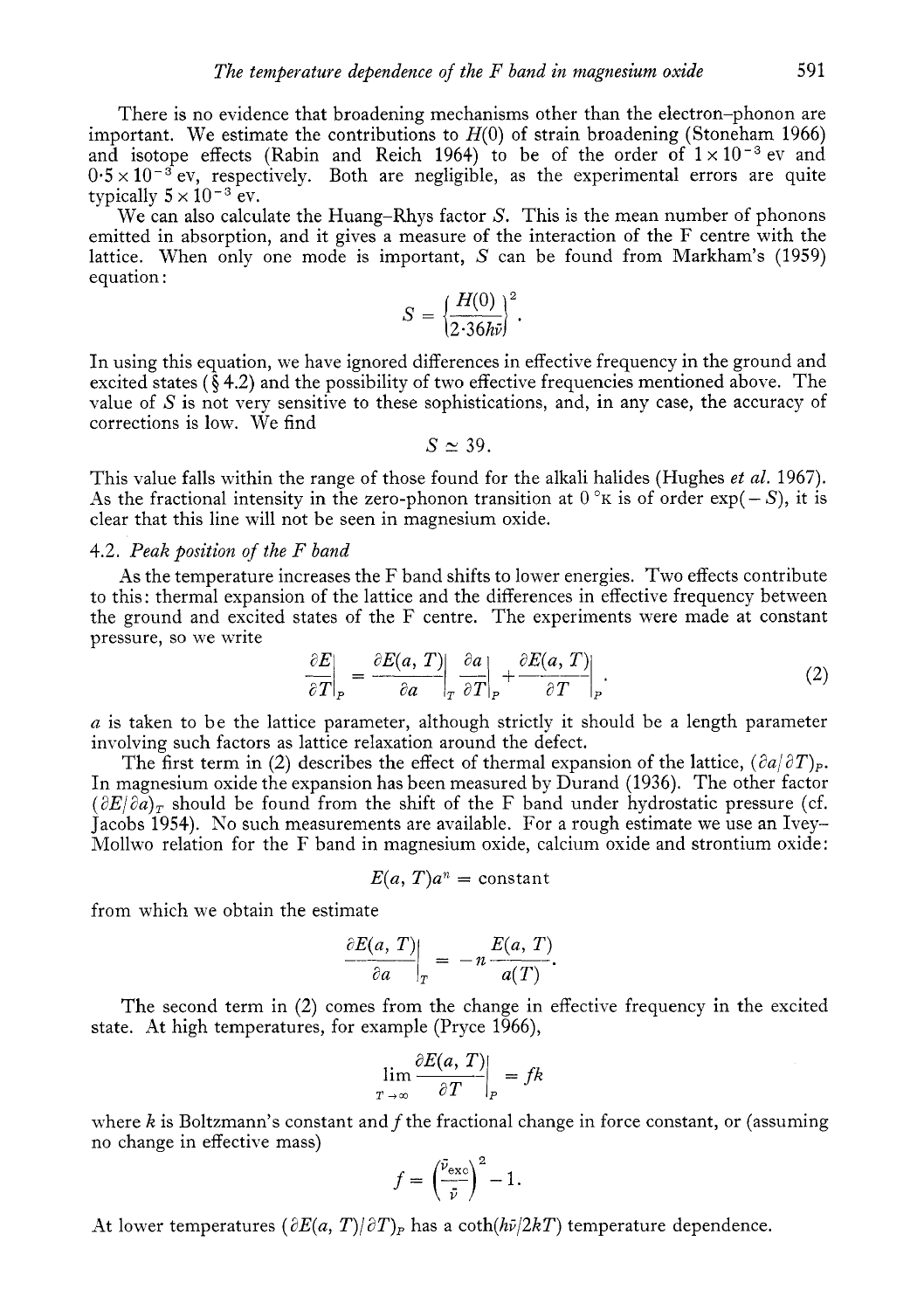As the approximations are somewhat crude the results are mainly of qualitative interest. We find from a least-squares fit to the shift, after subtracting the effects of lattice expansion,

$$
\bar{\nu}_{\text{exc}} \sim 7.4 \times 10^{12} \,\text{s}^{-1}
$$

$$
\bar{\nu} \sim 7.8 \times 10^{12} \,\text{s}^{-1}.
$$

The effective frequency is *lower* in the excited state than in the ground state. The effects of thermal expansion and the change of force constant shift the  $\overline{F}$  band in the same direction. In view of some of the approximations we have made, it is not clear how accurate tion. In view of some of the approximations we have made, it is not clear now accurate  $\bar{v}_{\text{exc}}$  is. The residuals of the least-squares fit suggest  $\pm 0.2 \times 10^{12}$  s<sup>-1</sup>, i.e. the change is significant.

#### 4.3. *Luminescence* from *the F centre in MgO*

We may use our results from the absorption spectrum to predict whether strong luminescence should be observed, and the energy at which it should be most intense,

A criterion for strong luminescence has been proposed by Dexter *et al.* (1955). The ground-state and excited-state energies, as functions of the configuration coordinate, may intersect at an energy *E,* above the minimum in the ground-state energy. In absorption, the transitions in which the configuration coordinate is fixed at the ground-state minimum have an energy  $E_{\rm B}$ . Luminescence is expected if  $E_{\rm C} > E_{\rm B}$ . We find this inequality to hold, so strong luminescence is expected, at least in pure crystals.

The energy of the emission can also be estimated from our data. If we ignore the difference in the ground- and excited-state frequencies,

$$
E_{\rm em} = E_{\rm abs} - 2Sh\bar{\nu}
$$
  
= 2.4 eV.

Apart from the approximation just mentioned, there are several implicit assumptions. We have ignored the possibility that the Huang-Rhys factor *S* may differ for emission and absorption because the effective frequencies are so similar in the ground and excited states. In addition, it is possible that emission may take place from a different excited state from the one involved in absorption. Such an effect might show up in measurements of the decay time of F-centre emission, and may have been seen in KCl (Swank and Brown 1963).

The emission band of the F centre has not been identified in magnesium oxide, although Clarke (1957) reported luminescence in the right region of the spectrum. Cnfortunately, the effects of other defects, notably transition group ions, will almost certainly complicate the spectrum. In addition the luminescence may be quenched by other defects. Work on pure crystals should be fruitful, although it is perhaps salutary to recall that no emission has been observed in lithium fluoride (Spinolo 1965), the alkali halide most closely resembling magnesium oxide.

#### *5.* **Conclusion**

The temperature dependence of the width and position of the F band has been measured in magnesium oxide. The measurements have been interpreted in terms of a simple configuration coordinate diagram. From this we deduce the Huang-Rhys factor *S,*  the effective frequencies in the ground and excited states and the probable emission energy. The excited-state frequency is smaller then the ground-state frequency, although this is possibly a consequence of the very approximate way the effects of thermal expansion were subtracted in analysing the line shift. In analysing the observed absorption band to separate the effects of impurities three additional bands were found. So far as we are aware they are intrinsic. They appear to be in the right position and of the right strength to be the analogues of the K and I, bands in alkali halides. The origin of the lines has not been positively identified.

The results can be summarized by observing that the F centre in magnesium oxide behaves in a very similar way to that in alkali halides. The Huang-Rhys factor is of the same order, and the effective frequency comes in the same region of the spectrum. Even